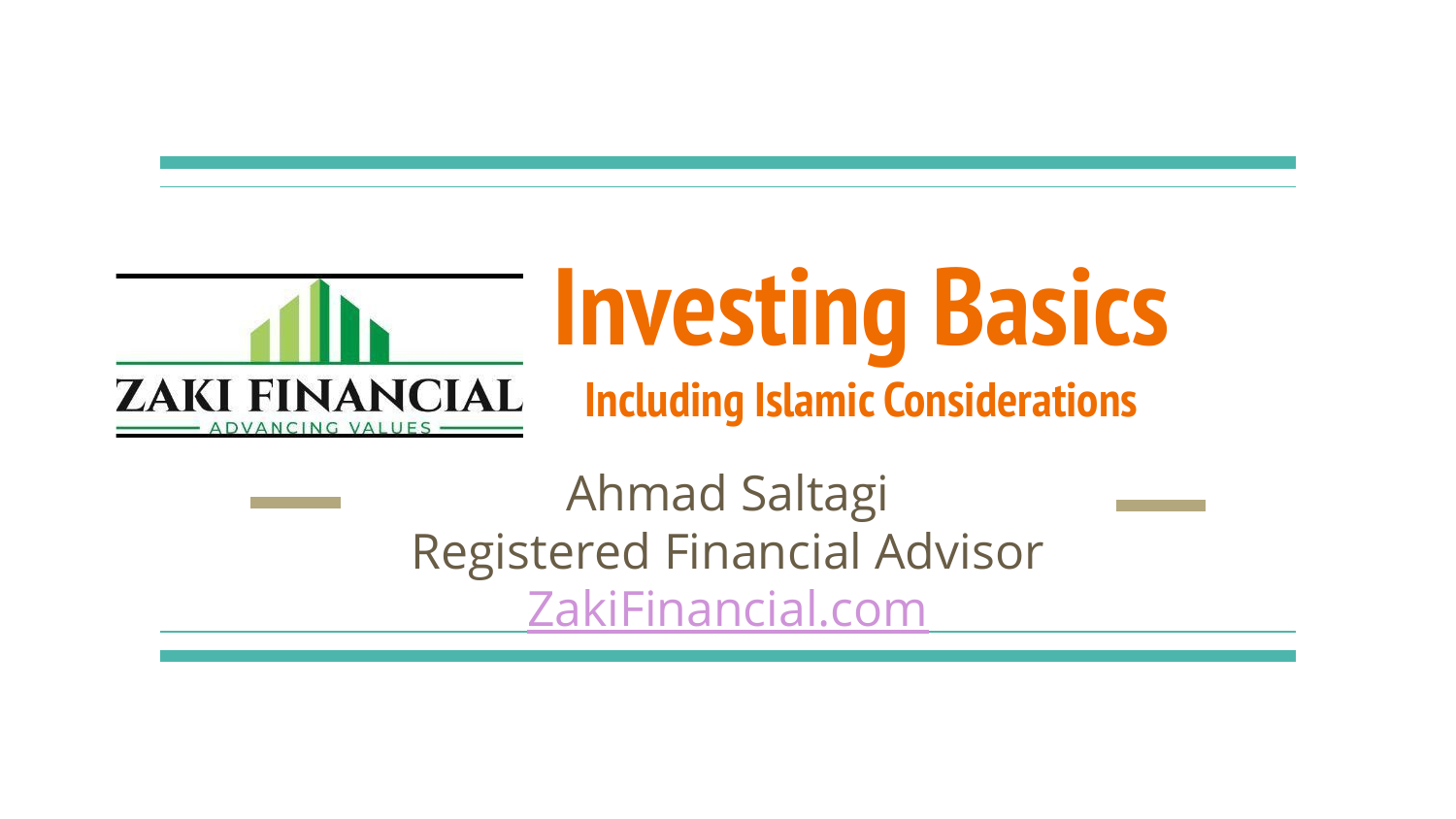### **Saving & Islam**

- Saving usually means putting money in your bank saving account or CD which are insured by FDIC up to \$250,000
- Saving also can be done through investing in money market account which is also relatively safe and liquid but it is not insured by FDIC
- The return is very low and often less than inflation
- The return is always in the form of interest which is prohibited in Islam
- We recommend saving for 6 months of your expenses
- You can ask your bank to cancel the interest or you can take it and give it to needy people (it does not count as part of your zakat)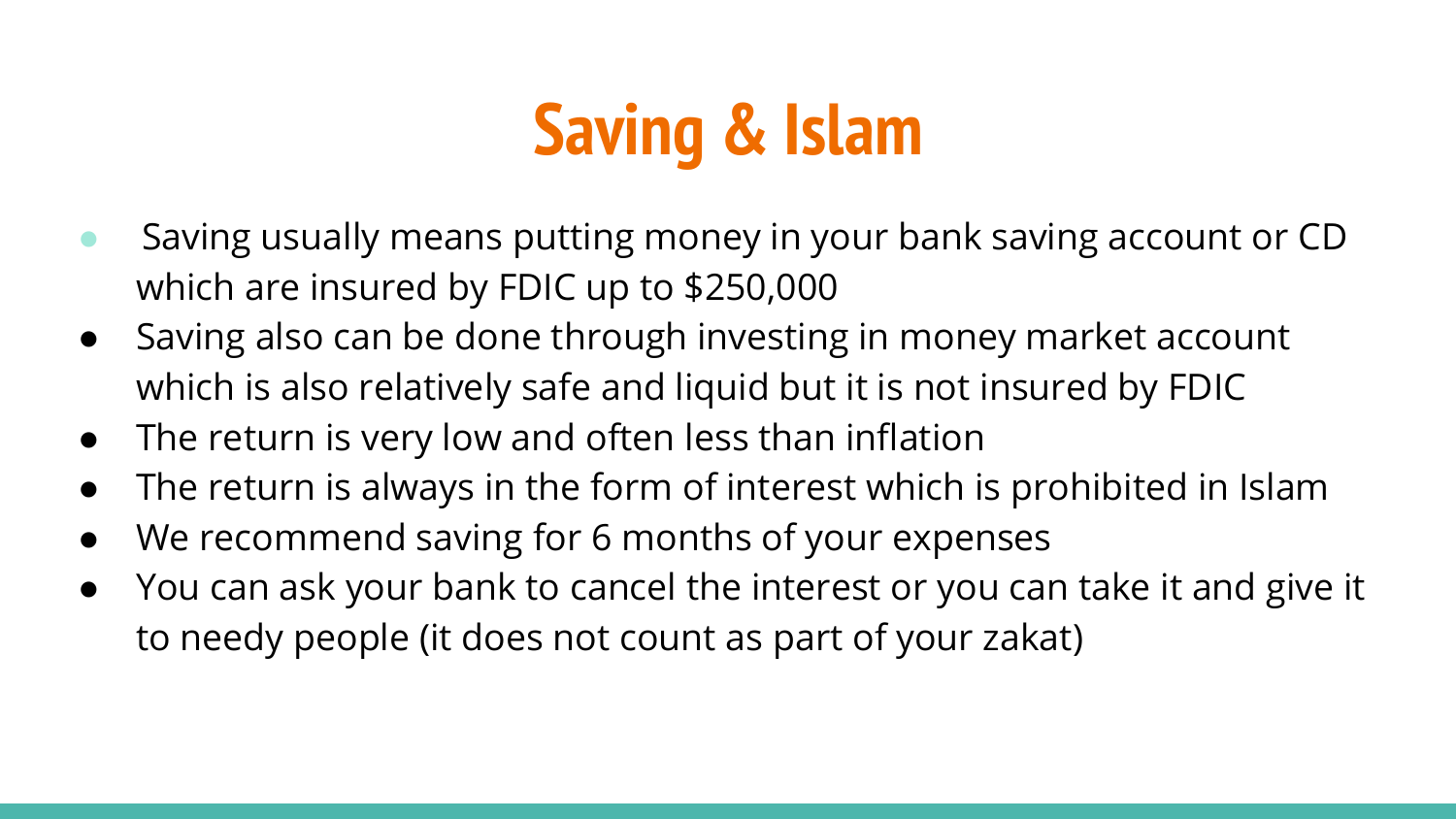## **Investing & Islam**

- Investment return is usually much higher than saving especially long term
- The return is in the form of income (dividend) and growth (increase in value)
- Higher return comes with an additional risk
- Different type of investments have different level of risk
- Types: stocks (permissible in Islam under certain conditions), bonds and money market (both are prohibited in Islam because they pay interest)
- Some stocks are compatible with Islamic principles and some are not
- Mutual funds and ETFs are collection of stocks and can be evaluated by screening their individual stocks (most have mix of permitted and prohibited stocks)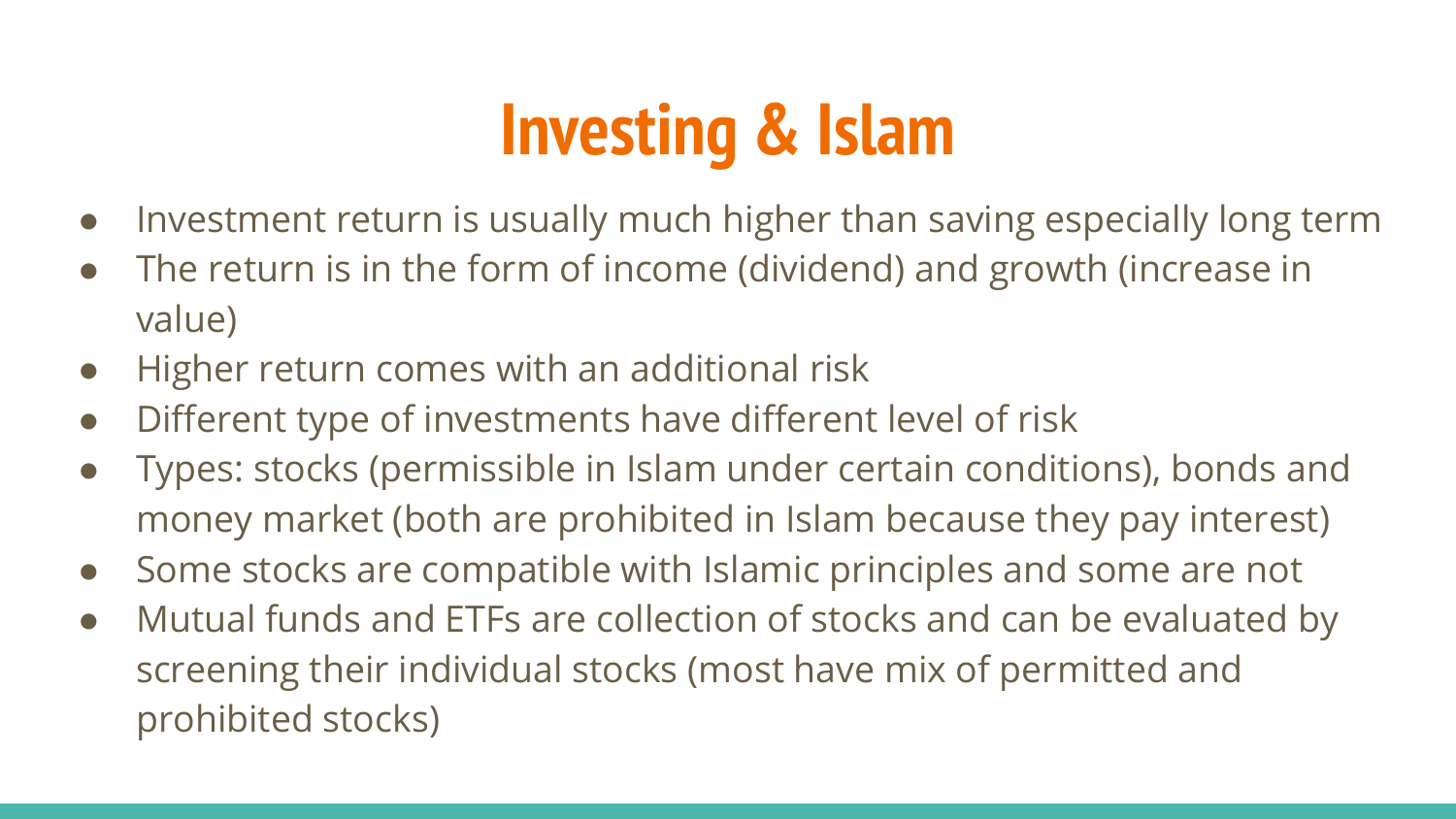# **Investing Right**

- Investment must be compatible with Islamic principles
- Investment must be managed by professionals
- Investment must be diversified
- Investment must be allocated to your risk tolerance and time horizon
- Fees must be transparent and reasonable (look for total annual fee <1% of Asset Under Management)
- No commissions (avoid firms that sell you products for commission)
- Avoid market timing and day-trading
- Invest early, regularly and for the long term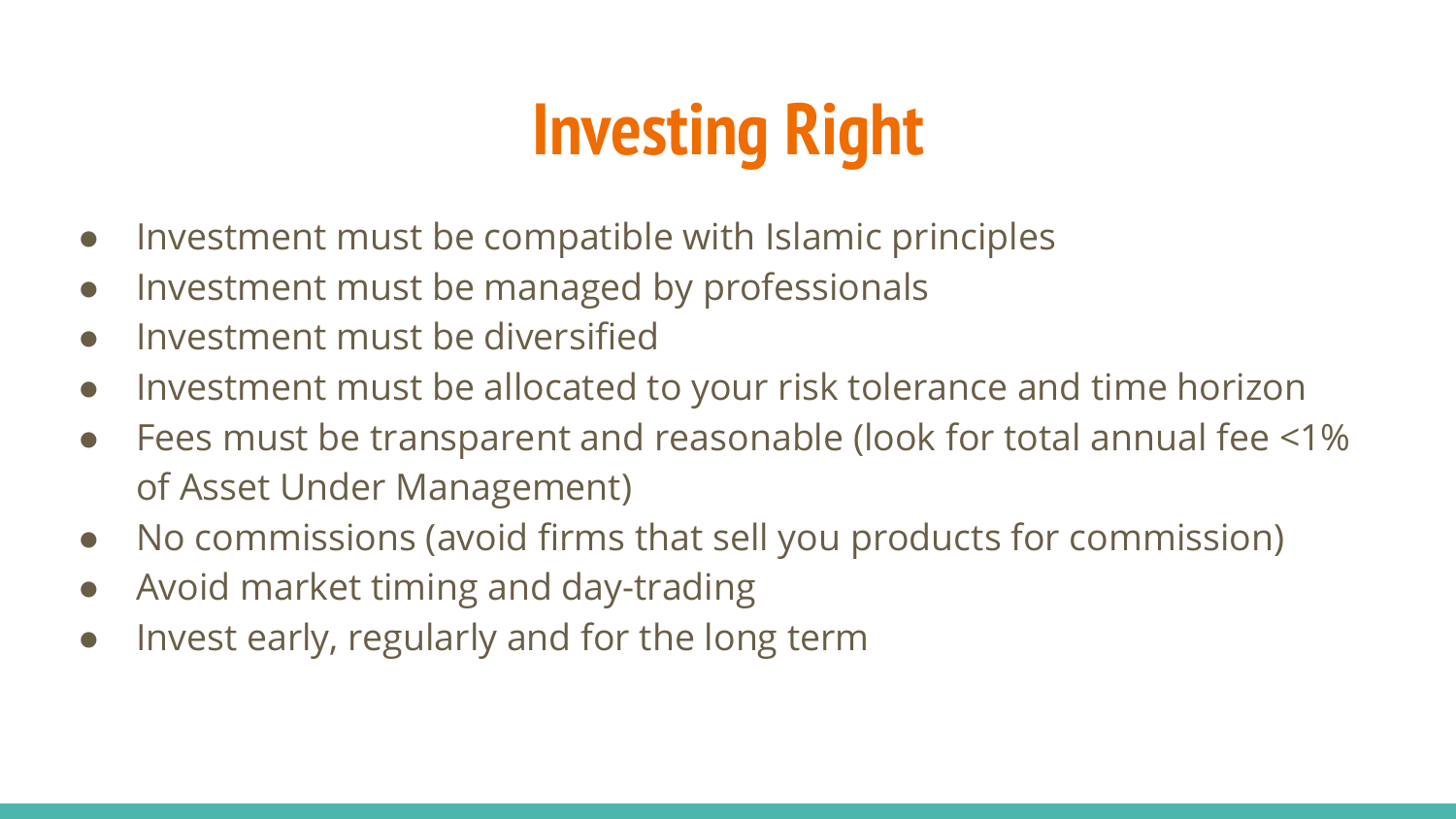### **Identify Your Goals**

- Retirement : most important
- Education: college education for your children
- Owning a house: investment can be used to save for a down payment. You may be eligible to use part of your retirement account to pay for your home
- Marriage
- **Vacation**
- **Hajj**
- **General investing**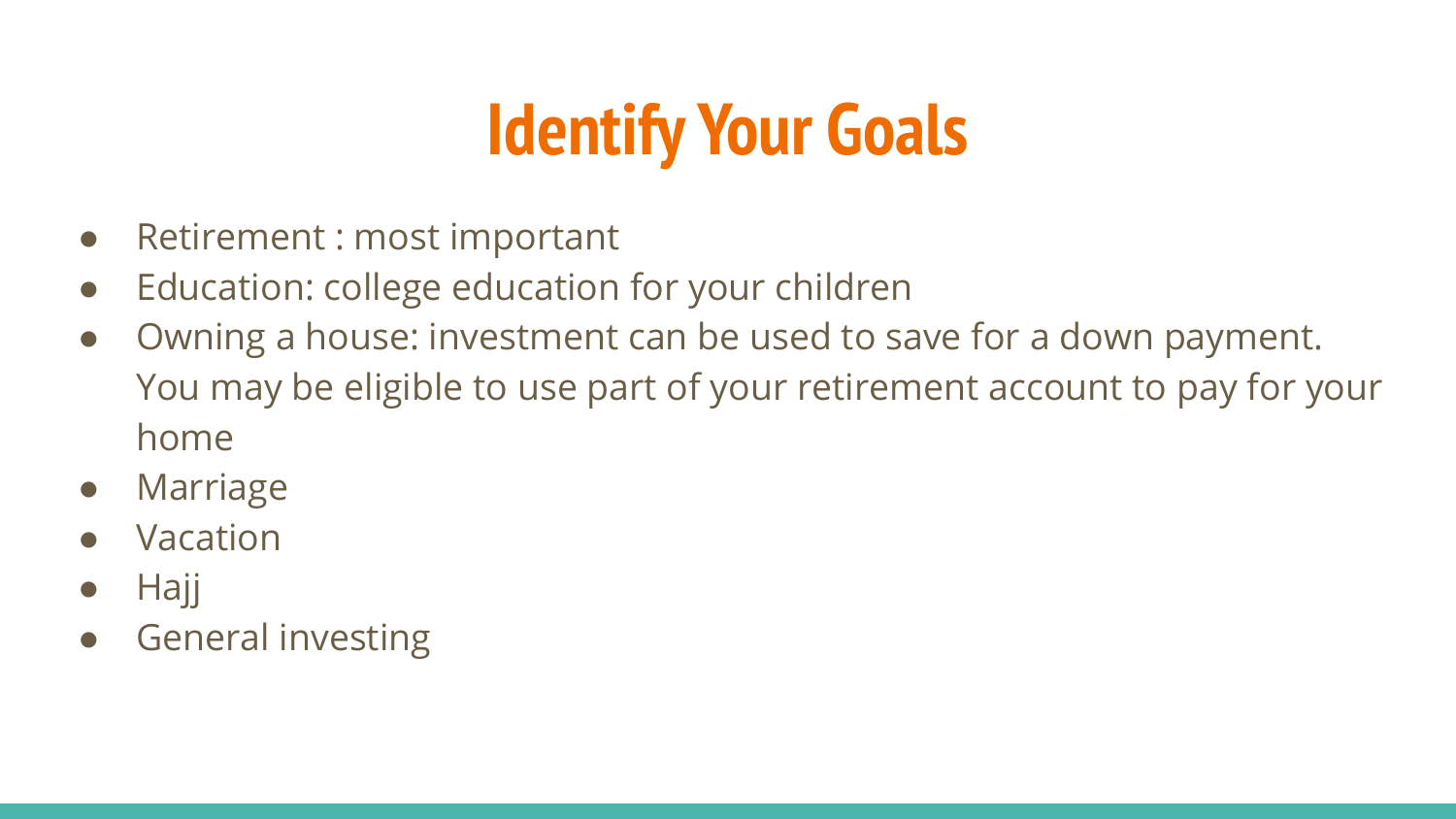### **Retirement**

- The most important goal
- Calculate how much you need for retirement
- Start investing as early as possible
- Retirement account will provide you income during retirement years
- Retirement account will provide income to your surviving spouse
- Retirement account can be passed on to you heirs
- Retirement account can be used to support your charitable legacy
- Depends on your situation, you may use IRA, Roth-IRA, SEP-IRA, 401(k) or other types of accounts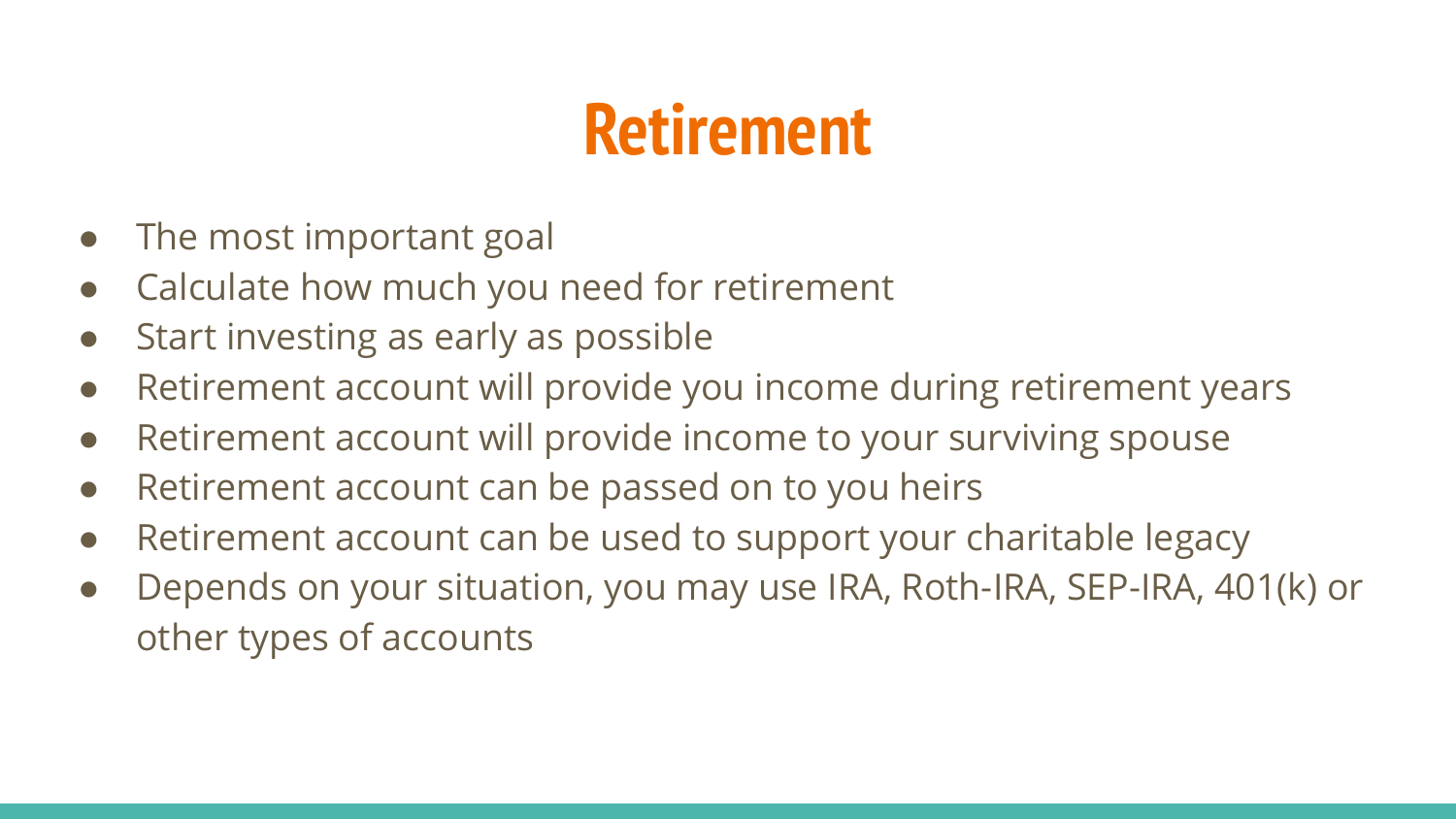### **Education**

- Planning to pay for college of your children(and grandchildren)
- [College saving calculator](https://www.schwab.com/public/schwab/investing/retirement_and_planning/saving_for_college/college_savings_calculator)
- Tuition cost increase is higher than inflation
- Scholarships and grants cover only part of the cost
- Student loans are prohibited in Islam due to interest (students with no other option may use it as of necessity)
- Same principles of investment for retirement: invest early, regularly and for the long term
- 529 plan is very flexible and earnings are tax-deferred. Unfortunately, no current 529 plan offer holdings that are compatible with Islamic values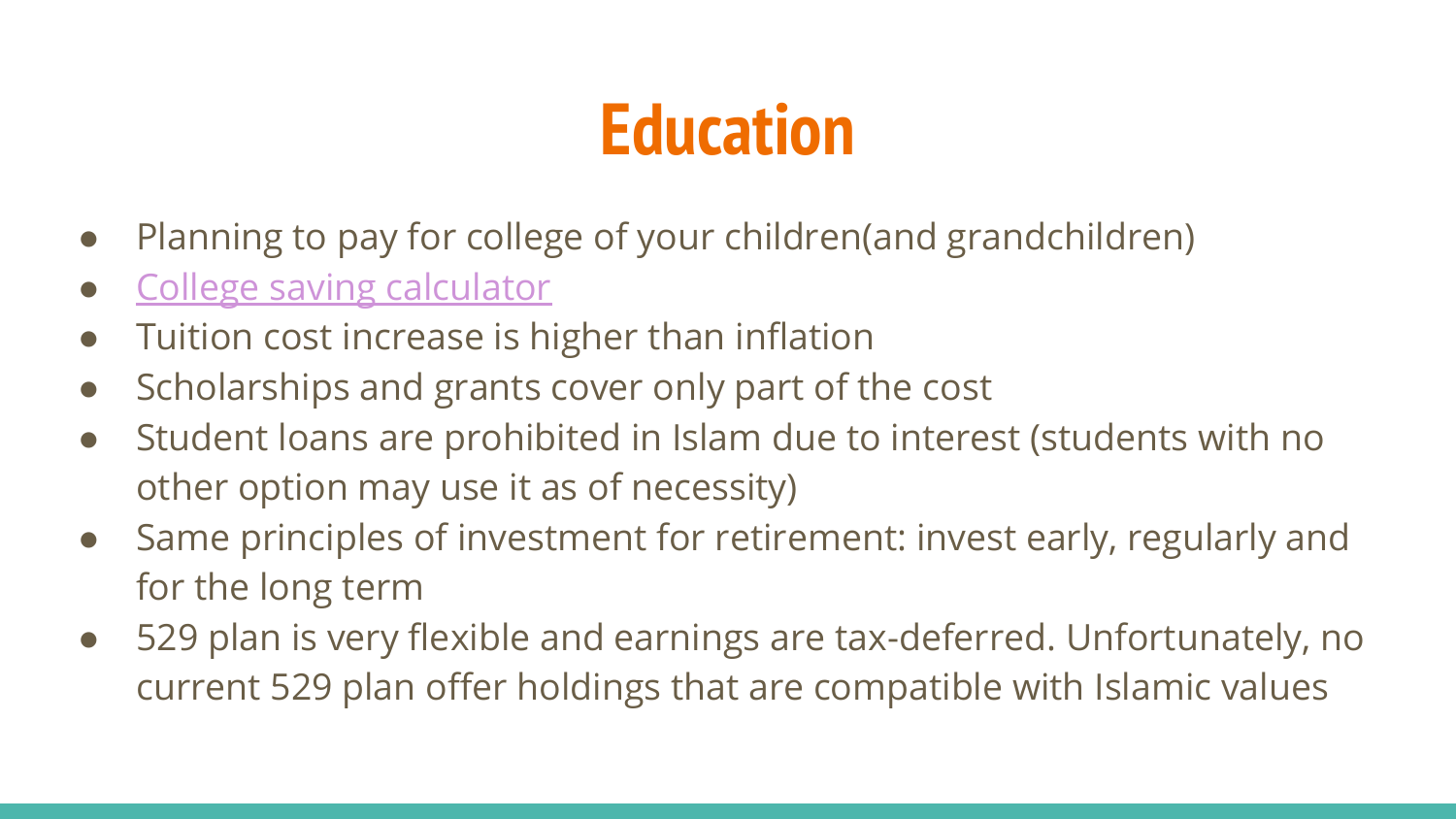### **Diversification**

- Between asset classes: dividing the money between fixed income, cash and stocks
- Within the same asset class: dividing the money between small-cap and large-cap stocks, growth and income stocks, domestic and international stocks, different sectors, and different business cycle
- Islamic way of diversifying outside stocks: beside stocks, bonds and money market funds are not compatible with Islamic principles. Alternatively, I recommend having enough cash saving to cover 6 months expenses, pay your house down (real investment is less volatile, saves you from paying interest, and it is a hedge against inflation) and invest in business venture.